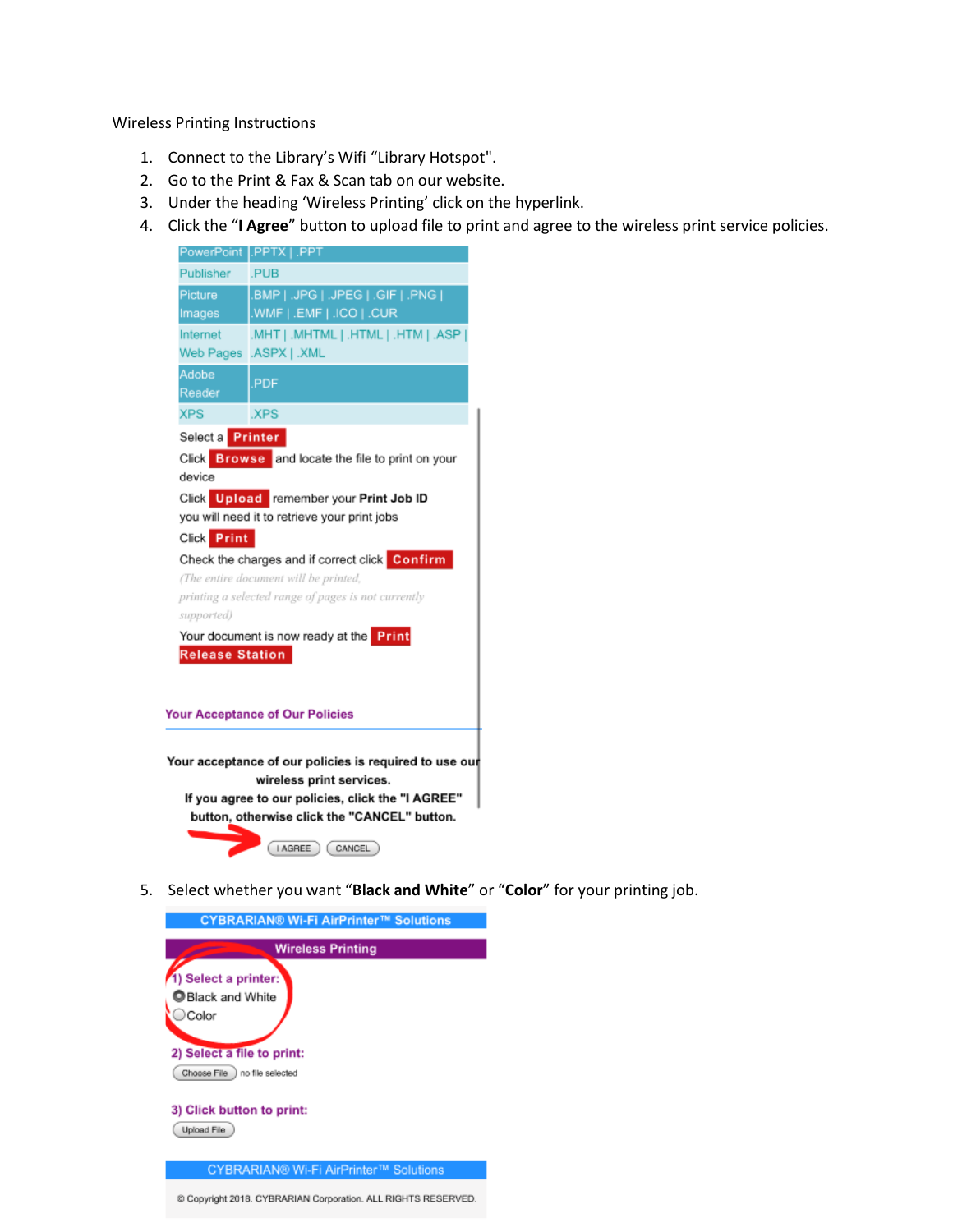6. Click "**Choose File**" button and browse for file to print.



7. Once the file is chosen, click "**Upload File**" button.

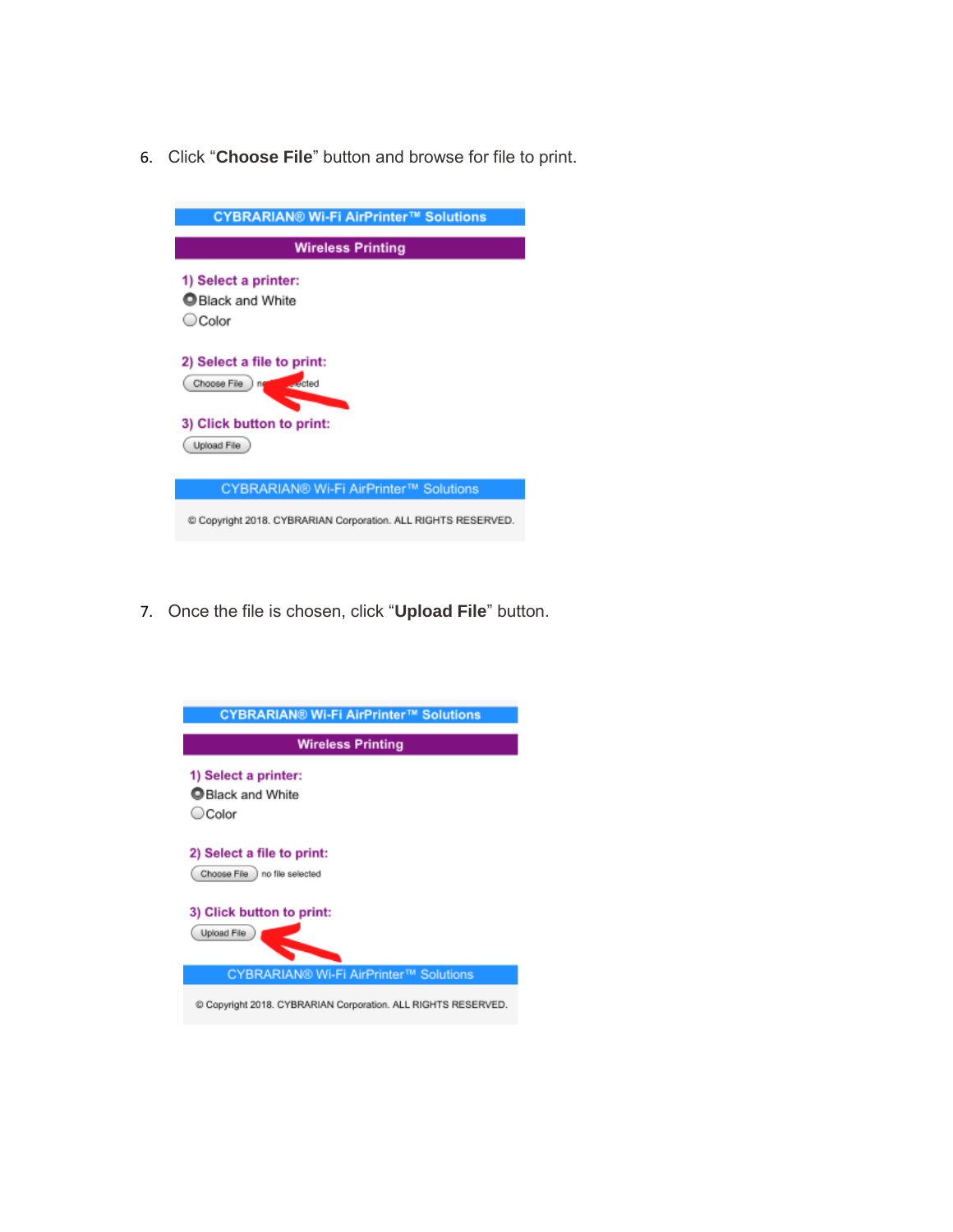8. The **print job ID** will be provided when the upload is successful. **Remember this ID: it is needed to pay for the print job at the circulation desk.** Click the "**Click here to print your file**" link

| <b>CYBRARIAN® Wi-Fi AirPrinter™ Solutions</b>                 |
|---------------------------------------------------------------|
| <b>Wireless Printing</b>                                      |
| 1) Select a printer:<br><b>Black and White</b><br>○ Color     |
| 2) Select a file to print:<br>Choose File I no file selected  |
| 3) Click button to print:<br>Upload File                      |
| Your Print Job ID is WIF10419                                 |
| Click here to print your file.                                |
| File Size: 289,316 bytes<br>Content type: image/png           |
| CYBRARIAN® Wi-Fi AirPrinter™ Solutions                        |
| C Copyright 2018. CYBRARIAN Corporation. ALL RIGHTS RESERVED. |

9. Confirm the total price to print the document by clicking the "**CONFIRM**" button and pay for the print job at the circulation desk.